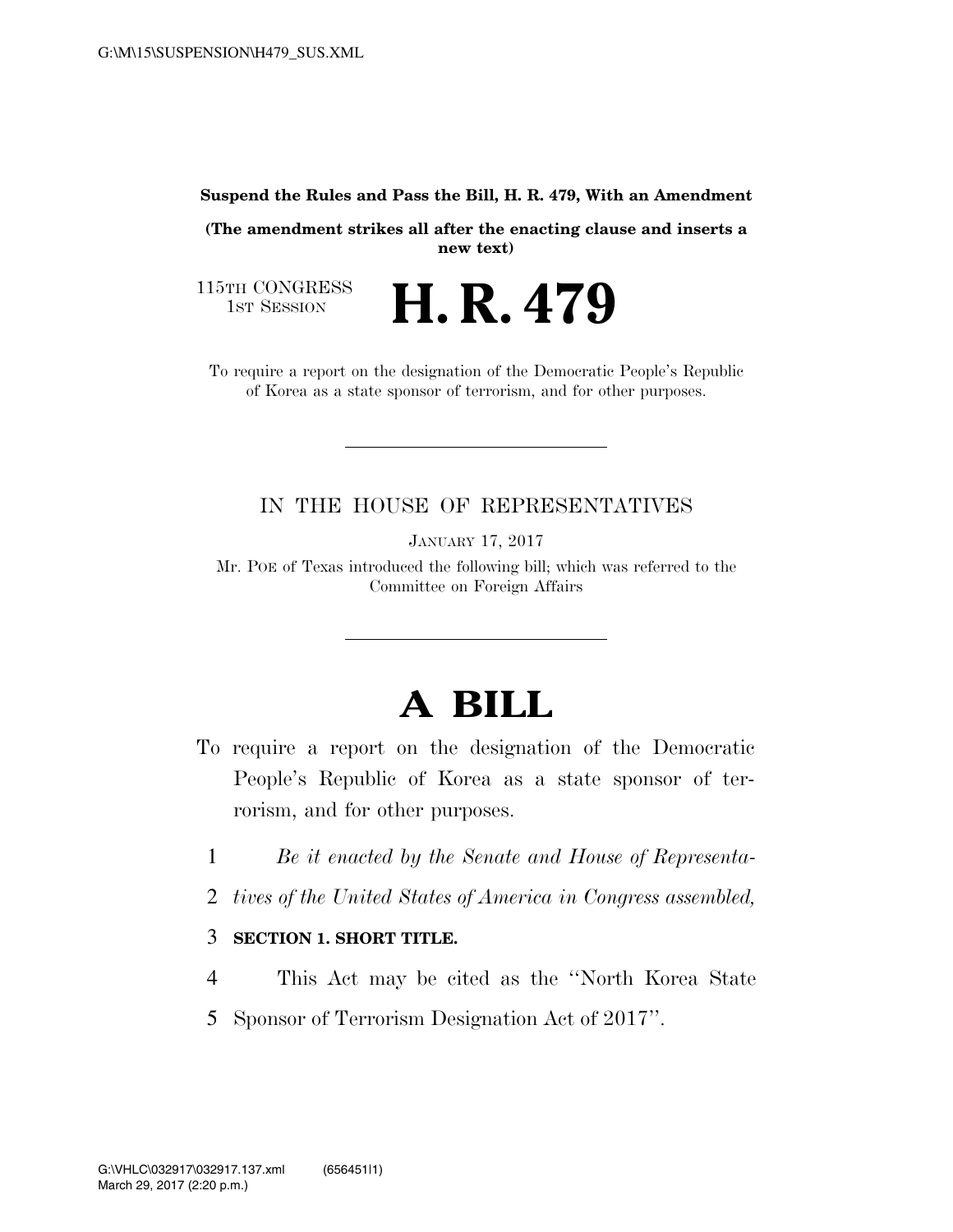|                | $\overline{2}$                                      |
|----------------|-----------------------------------------------------|
| $\mathbf{1}$   | SEC. 2. REPORT ON DESIGNATION OF GOVERNMENT OF      |
| $\overline{2}$ | NORTH KOREA AS A STATE SPONSOR OF TER-              |
| 3              | RORISM.                                             |
| $\overline{4}$ | (a) FINDINGS.—Congress finds the following:         |
| 5              | (1) The United States Government designated         |
| 6              | the Government of North Korea a state sponsor of    |
| 7              | terrorism on January 20, 1988.                      |
| 8              | (2) On October 11, 2008, North Korea's des-         |
| 9              | ignation as a state sponsor of terrorism was re-    |
| 10             | scinded, following commitments by the Government    |
| 11             | of North Korea to dismantle its nuclear weapons     |
| 12             | program. However, North Korea has failed to live up |
| 13             | to these commitments.                               |
| 14             | $(3)$ On October 22, 2015, the United States        |
| 15             | Special Representative for North Korea Policy with  |
| 16             | the Department of State, testified before the House |
| 17             | Foreign Affairs Subcommittee on Terrorism, Non-     |
| 18             | proliferation, and Trade that North Korea's "con-   |
| 19             | duct poses a growing threat to the United States,   |
| 20             | our friends in the region, and the global non-      |
| 21             | proliferation regime" and the Deputy Coordinator    |
| 22             | for Homeland Security, Screening, and Designations  |
| 23             | with the U.S. Department of State noted that        |
| 24             | "weapons transfers that violate nonproliferation or |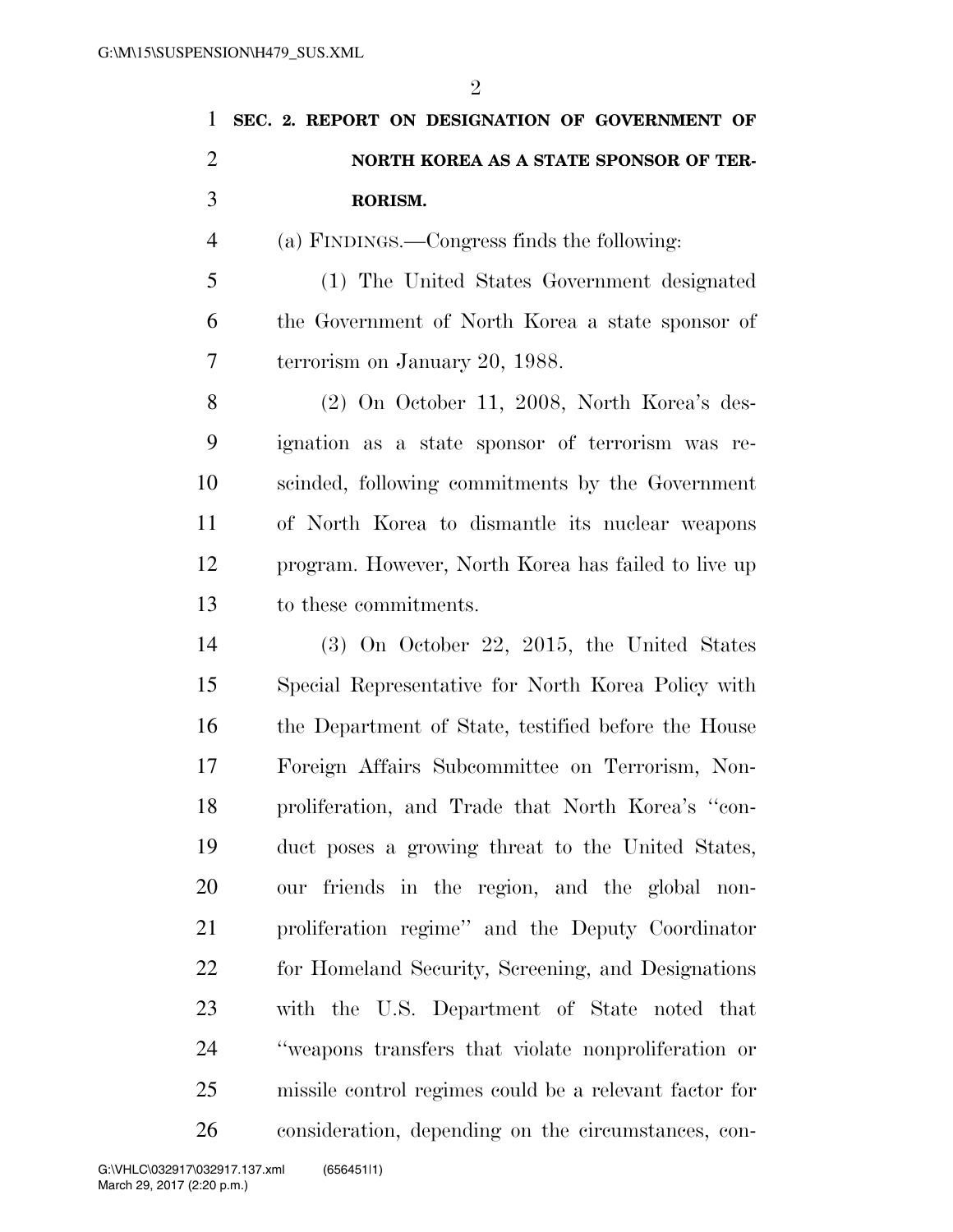sistent with the statutory criteria for designation as a state sponsor of terrorism''.

 (4) The Government of North Korea has har- bored members of the Japanese Red Army since a 1970 hijacking and continues to harbor the sur-viving hijackers to this day.

 $7 \qquad (5)$  On July 16, 2010, in the case of Calderon- Cardona v. Democratic People's Republic of Korea (case number 08–01367), the United States District Court for the District of Puerto Rico found that the Government of North Korea provided material sup- port to the Japanese Red Army, designated as a for- eign terrorist organization between 1997 and 2001, in furtherance of a 1972 terrorist attack at Lod Air- port, Israel that killed 26 people, including 17 Americans.

 (6) In the case of Chaim Kaplan v. Hezbollah (case number 09–646), a United States district court found in 2014 that North Korea materially supported terrorist attacks by Hezbollah, a des- ignated foreign terrorist organization, against Israel in 2006.

 (7) In June 2010, Major Kim Myong-ho and Major Dong Myong-gwan of North Korea's Recon-naissance General Bureau pled guilty in a South Ko-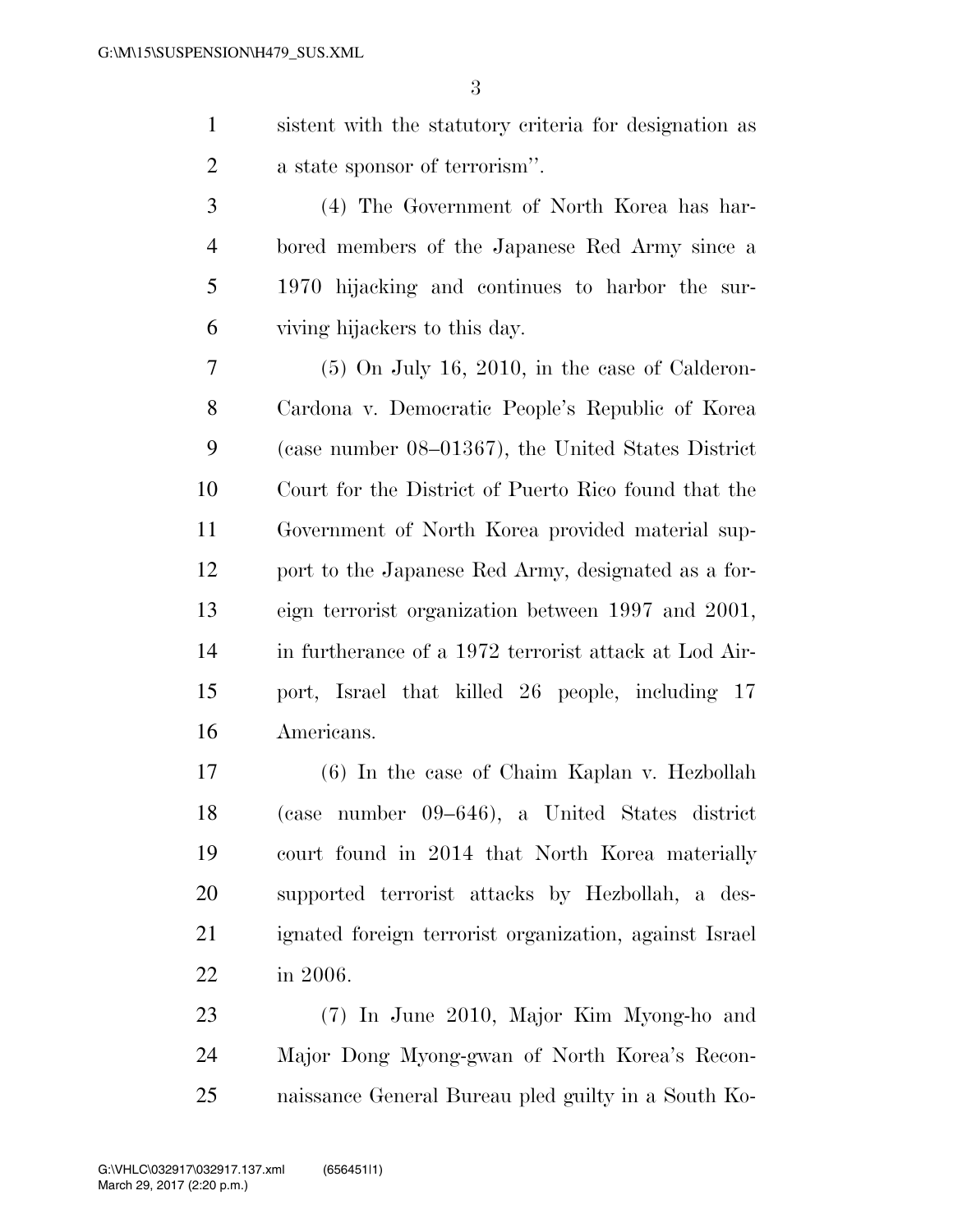rean court to attempting to assassinate Hwang Jang-yop, a North Korean dissident in exile, on the orders of Lieutenant General Kim Yong-chol, the head of North Korea's Reconnaissance General Bu- reau. The court sentenced each defendant to 10 years in prison.

 (8) In March 2015, the Government of South Korea concluded that North Korea was responsible for a December 2014 cyber attack against multiple nuclear power plants in South Korea. The South Korean Government stated that the attacks were in- tended to cause a malfunction at the plants' reac- tors, and described the attacks as acts of ''cyber-ter-ror targeting our country''.

 (9) On December 19, 2015, the Federal Bureau of Investigation (FBI) concluded that North Korea was responsible for a cyber attack on Sony Pictures Entertainment and a subsequent threat of violence against theaters that showed the film ''The Inter- view''. The FBI concluded that the ''Guardians of Peace'', which sent the threat to Sony Pictures En- tertainment, was a unit of North Korea's Reconnais- sance General Bureau, its foreign intelligence serv-ice.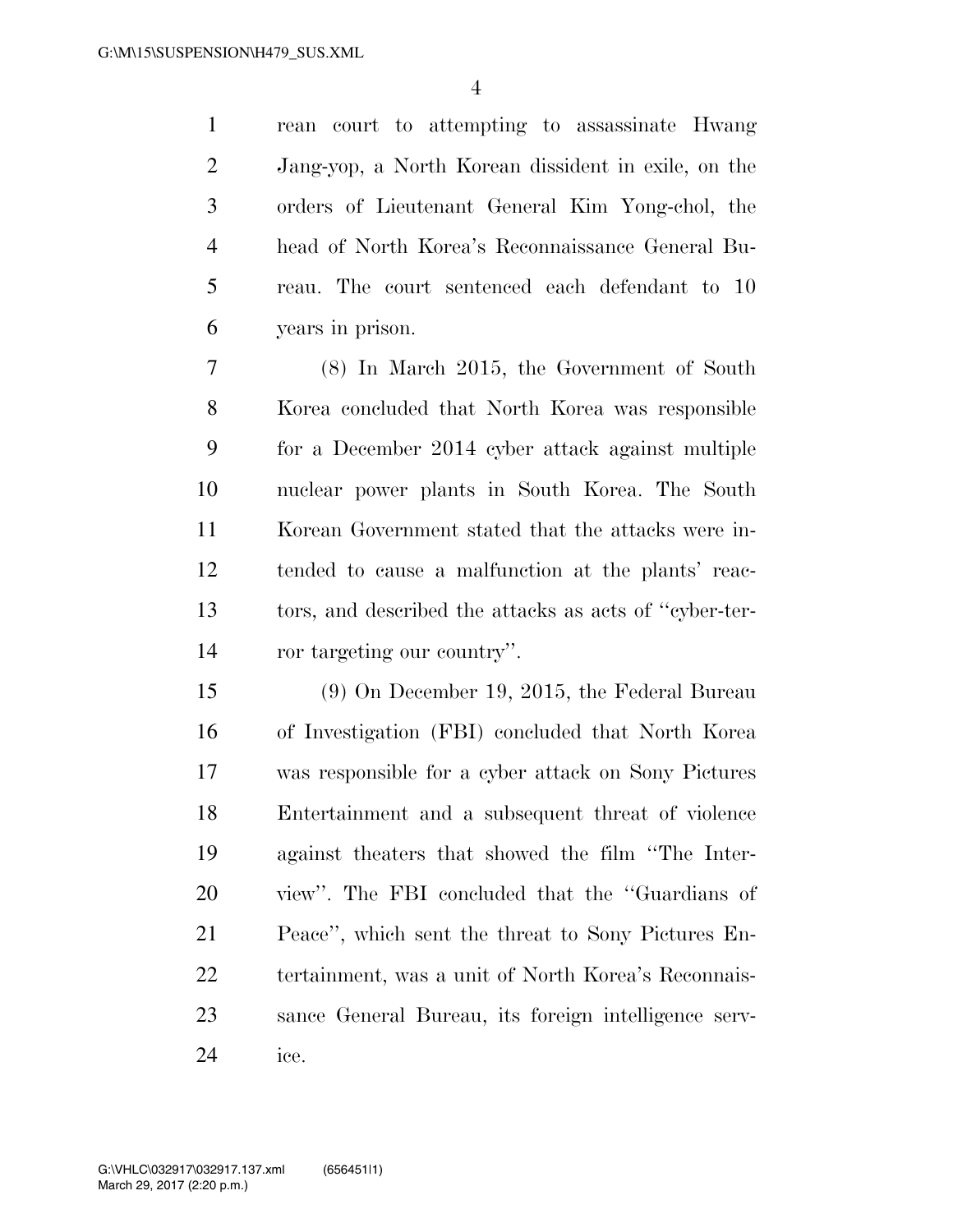(10) Malaysian authorities have alleged that of- ficials from North Korea's secret police and Foreign Ministry were involved in the poisoning and killing of the estranged half-brother of the country's leader, Kim Jong-nam, using the chemical weapon VX nerve agent, a substance banned for use as a weapon by the United Nations Chemical Weapons Conven-tion, on February 13, 2017, in Kuala Lumpur.

 (b) SENSE OF CONGRESS.—It is the sense of the Congress that the Government of North Korea likely meets the criteria for designation as a state sponsor of terrorism and, if so should be so designated.

 (c) DETERMINATION.—Not later than 90 days after the date of the enactment of this Act, the Secretary of State shall submit to the appropriate congressional com- mittees a determination as to whether the Government of North Korea meets the criteria for designation as a state sponsor of terrorism.

 (d) FORM.—The determination required by sub- section (c) shall be submitted in unclassified form, but may include a classified annex, if appropriate.

### **SEC. 3. DEFINITIONS.**

In this Act: